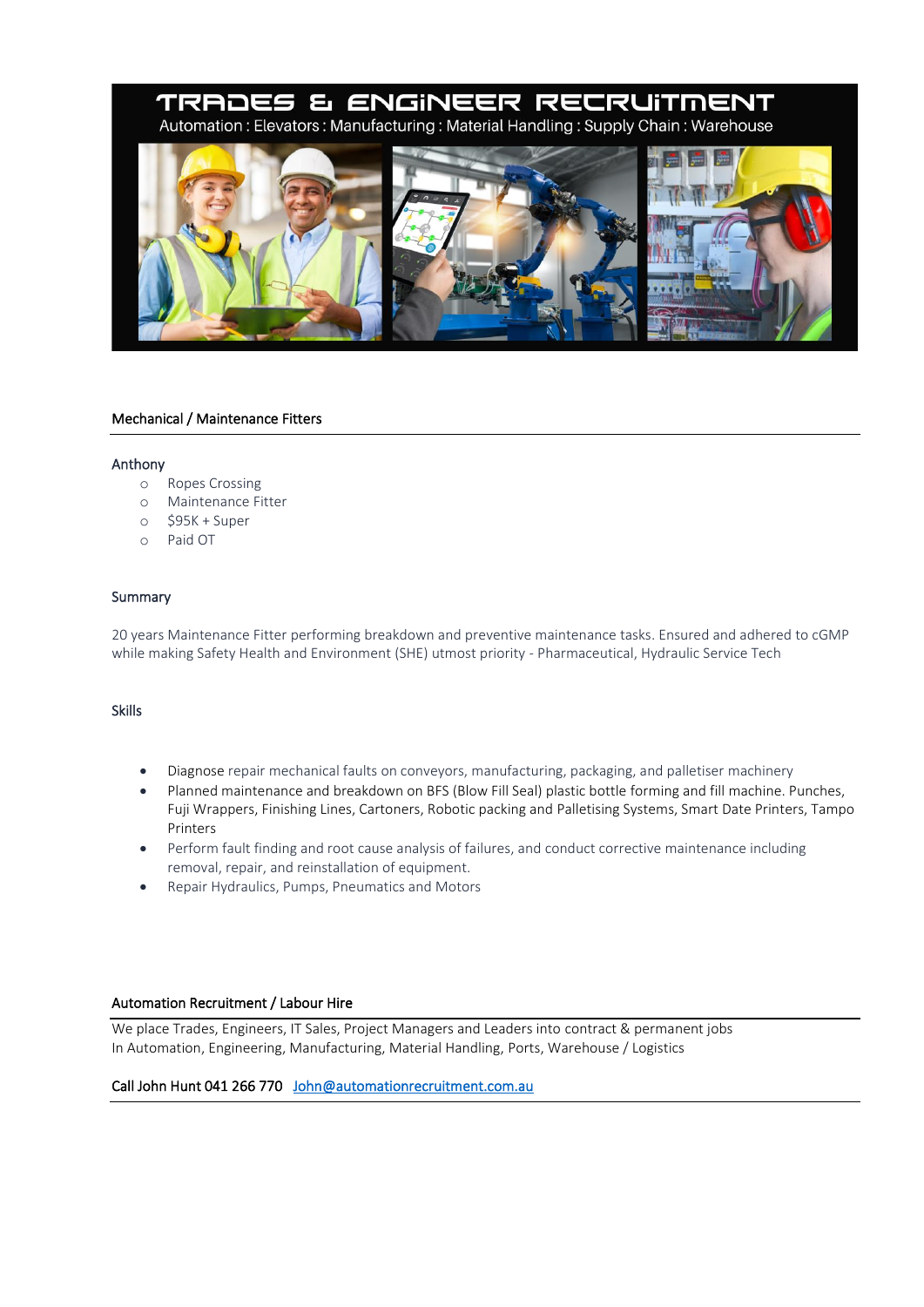# TRADES & ENGINEER RECRUITMENT Automation: Elevators: Manufacturing: Material Handling: Supply Chain: Warehouse



 $\overline{\phantom{a}}$ 

#### Josh

- o Parramatta
- o Maintenance Electrician
- o \$106K + Super
- o OK to do Rotating Shifts

#### Summary

Fitter / Machinist, 23 Yrs install, trouble shooting, repair, maintenance and operation of production, manufacturing and packaging equipment and plants. Tobacco, Food & Beverage, Building Products, Construction, Paper, Pharmaceuticals, Pumps, Recycling

#### Skills

- Install, service and maintenance of Pharmaceutical Machinery Including Compression, Encapsulation, Washers, Bottling, Packaging, Driers, Shrink Wrappers, Bottling, Vibrating, Conveyers
- Overhaul & rebuilds Of Pumps including Hydraulic, Pneumatic, Centrifugal, Piston, Submersible Valves, Hydraulic Cylinders, Gearboxes
- Restricted Electrical Work
- Fabrication Work
- Machining Parts Using Lathe and Mills
- Welding Using MiG, Stick, Tig and Oxy Cutting
- Commissioning And Installation of Machines
- Maintain And Operate High Speed Can Making Machines
- Automated Packaging System, Chemical Treatment, Conveying, Hydraulic/Pneumatic Equipment
- All Toolroom Machining Work •Conducting Training And
- Train Production Team

#### Automation Recruitment / Labour Hire

We place Trades, Engineers, IT Sales, Project Managers and Leaders into contract & permanent jobs In Automation, Engineering, Manufacturing, Material Handling, Ports, Warehouse / Logistics

#### Call John Hunt 041 266 770 John@automationrecruitment.com.au